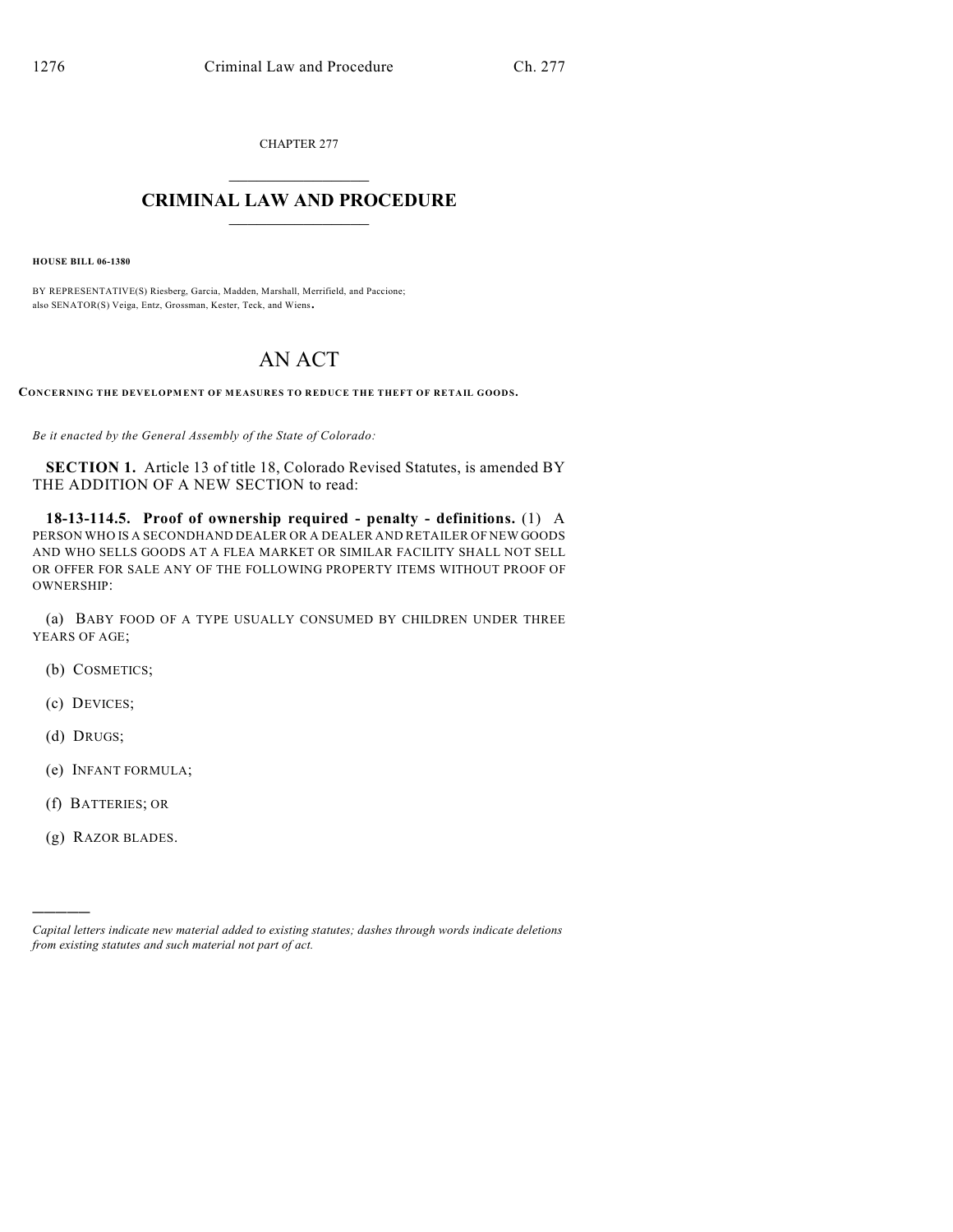(2) A PERSON REQUIRED TO HAVE PROOF OF OWNERSHIP UNDER SUBSECTION (1) OF THIS SECTION SHALL MAKE SUCH PROOF OF OWNERSHIP AVAILABLE TO ANY PEACE OFFICER FOR INSPECTION AT ANY REASONABLE TIME.

(3) FOR PURPOSES OF THIS SECTION:

(a) "COSMETIC" MEANS AN ARTICLE, OR ITS COMPONENTS, INTENDED TO BE RUBBED, POURED, SPRINKLED, OR SPRAYED ON, INTRODUCED INTO, OR OTHERWISE APPLIED TO, THE HUMAN BODY, OR ANY PART OF THE HUMAN BODY, FOR CLEANSING, BEAUTIFYING, PROMOTING ATTRACTIVENESS, OR ALTERING APPEARANCE. "COSMETIC" DOES NOT INCLUDE SOAP.

(b) "DEVICE" MEANS AN INSTRUMENT, APPARATUS, IMPLEMENT, MACHINE, CONTRIVANCE, IMPLANT, IN VITRO REAGENT, OR OTHER SIMILAR OR RELATED ARTICLE, INCLUDING A COMPONENT, PART, OR ACCESSORY, THAT IS:

(I) RECOGNIZED IN THE OFFICIAL NATIONAL FORMULARY OR THE UNITED STATES PHARMACOPOEIA, OR ANY SUPPLEMENT TO THEM;

(II) INTENDED FOR USE IN THE DIAGNOSIS OF DISEASE OR OTHER CONDITION, OR IN THE CURE, MITIGATION, TREATMENT, OR PREVENTION OF DISEASE IN HUMANS OR ANIMALS; OR

(III) INTENDED TO AFFECT THE STRUCTURE OR ANY FUNCTION OF THE BODY OF HUMANS OR ANIMALS AND THAT DOES NOT ACHIEVE ANY OF ITS PRINCIPAL INTENDED PURPOSES THROUGH CHEMICAL ACTION WITHIN OR ON THE BODY OF HUMANS OR ANIMALS AND THAT IS NOT DEPENDENT UPON BEING METABOLIZED FOR THE ACHIEVEMENT OF ANY OF ITS PRINCIPAL INTENDED PURPOSES.

(c) "DRUG" MEANS:

(I) ANY ARTICLE RECOGNIZED IN AN OFFICIAL COMPENDIUM OF DRUGS;

(II) AN ARTICLE USED OR INTENDED FOR USE IN THE DIAGNOSIS, CURE, MITIGATION, TREATMENT, OR PREVENTION OF DISEASE IN HUMANS OR ANIMALS;

(III) AN ARTICLE, OTHER THAN FOOD, THAT IS USED OR INTENDED TO AFFECT THE STRUCTURE OR ANY FUNCTION OF THE BODY OF HUMANS OR ANIMALS; OR

(IV) AN ARTICLE INTENDED FOR USE AS A COMPONENT OF AN ARTICLE SPECIFIED IN SUBPARAGRAPH (I), (II), OR (III) OF THIS PARAGRAPH (c).

(d) "INFANT FORMULA" MEANS A FOOD THAT PURPORTS TO BE OR IS REPRESENTED FOR SPECIAL DIETARY USE SOLELY AS A FOOD FOR INFANTS BY REASON OF ITS SIMULATION OF HUMAN MILK OR ITS SUITABILITY AS A COMPLETE OR PARTIAL SUBSTITUTE FOR HUMAN MILK.

(e) "PROOF OF OWNERSHIP" SHALL INCLUDE:

(I) THE NAME, ADDRESS, TELEPHONE NUMBER, AND SIGNATURE OF THE SELLER OR THE SELLER'S AUTHORIZED REPRESENTATIVE;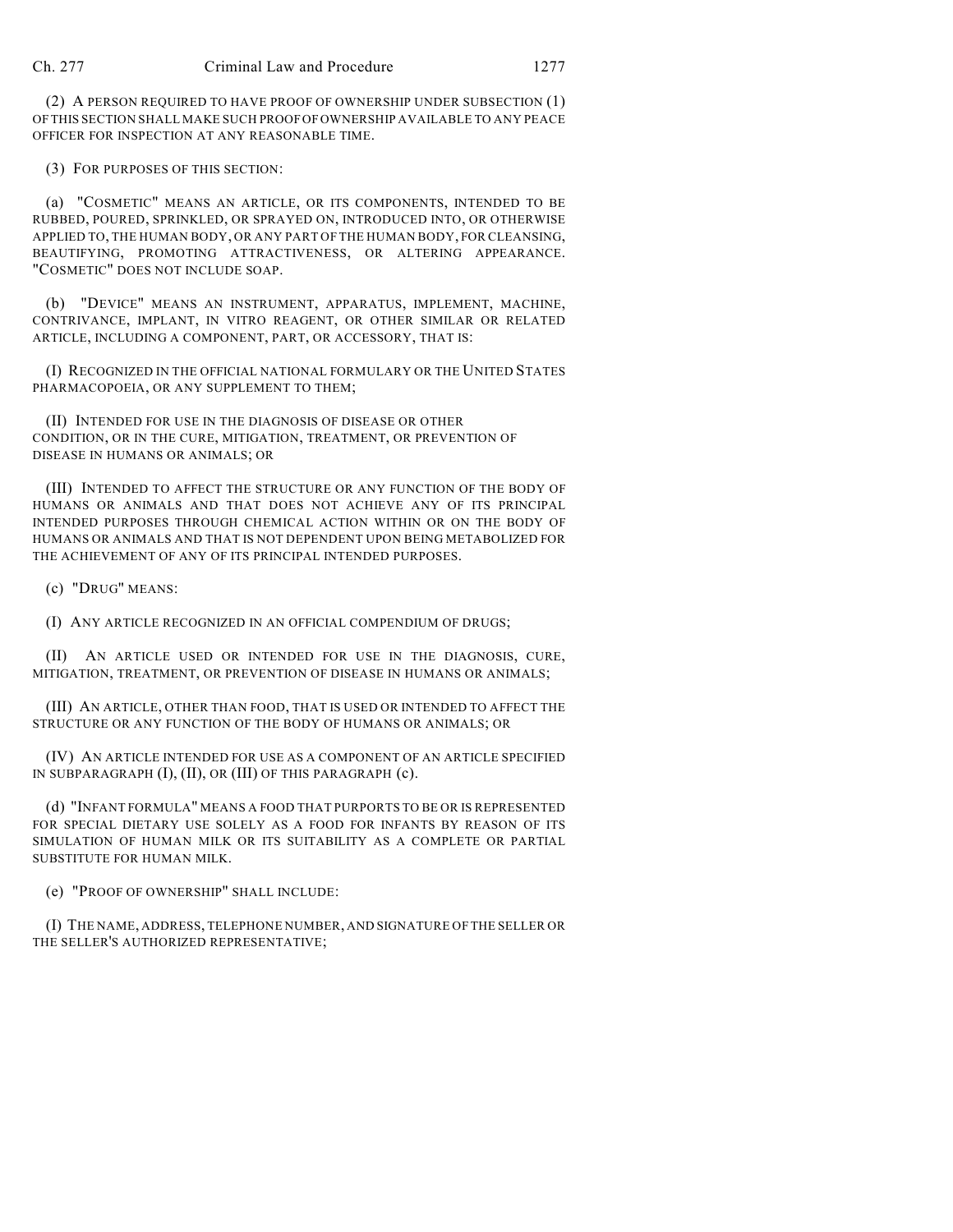(II) THE NAME AND ADDRESS OF THE BUYER OR CONSIGNEE IF NOT SOLD; AND

(III) A DESCRIPTION AND QUANTITY OF THE PRODUCT.

(4) A VIOLATION OF THIS SECTION IS A CLASS 3 MISDEMEANOR.

**SECTION 2.** Part 4 of article 4 of title 18, Colorado Revised Statutes, is amended BY THE ADDITION OF A NEW SECTION to read:

**18-4-411.5. Interagency task force on organized retail theft - legislative declaration - repeal.** (1) THE GENERAL ASSEMBLY FINDS AND DECLARES THAT IT IS NECESSARY AND IN THE BEST INTERESTS OF THE CITIZENS OF COLORADO TO:

(a) FACILITATE COLORADO'S COMMUINICATION WITH THE FEDERAL ORGANIZED RETAIL THEFT TASK FORCE CREATED WITHIN THE FEDERAL BUREAU OF INVESTIGATION;

(b) SECURE FUNDING, IF MADE AVAILABLE BY THE FEDERAL GOVERNMENT, TO COLORADO'S LAW ENFORCEMENT AGENCIES THAT COMBAT ORGANIZED RETAIL THEFT; AND

(c) INVOLVE THE GENERAL ASSEMBLY, LAW ENFORCEMENT AGENCIES, DISTRICT ATTORNEYS, AND RETAIL BUSINESSES IN COLORADO IN DETERMINING THE MOST APPROPRIATE STRATEGIES TO HELP DETER AND REDUCE ORGANIZED RETAIL THEFT.

(2) THERE IS HEREBY CREATED AN INTERAGENCY TASK FORCE ON ORGANIZED RETAIL THEFT, REFERRED TO IN THIS SECTION AS THE "TASK FORCE". THE TASK FORCE SHALL MEET REGULARLY TO INVESTIGATE METHODS OF EFFECTIVELY PREVENTING ORGANIZED RETAIL THEFT AND DEVELOP RECOMMENDATIONS FOR THE STATE OF COLORADO REGARDING THE ENHANCEMENT OF LAW ENFORCEMENT EFFORTS AND EDUCATION CONCERNING ORGANIZED RETAIL THEFT.

(3) (a) THE TASK FORCE SHALL CONSIST OF NINE MEMBERS TO BE APPOINTED AS FOLLOWS:

(I) A REPRESENTATIVE OF A STATEWIDE ORGANIZATION OF COUNTY SHERIFFS TO BE APPOINTED BY THE SPEAKER OF THE HOUSE OF REPRESENTATIVES:

(II) A REPRESENTATIVE OF A STATEWIDE ORGANIZATION OF CHIEFS OF POLICE TO BE APPOINTED BY THE PRESIDENT OF THE SENATE;

(III) A REPRESENTATIVE OF A STATEWIDE ORGANIZATION THAT REPRESENTS COLORADO'S ELECTED COUNTY COMMISSIONERS TO BE APPOINTED BY THE GOVERNOR;

(IV) A REPRESENTATIVE OF A STATEWIDE ORGANIZATION THAT REPRESENTS COLORADO'S ELECTED CITY COUNCIL PERSONS TO BE APPOINTED BY THE GOVERNOR;

(V) A REPRESENTATIVE OF A STATEWIDE ORGANIZATION OF DISTRICT ATTORNEYS TO BE APPOINTED BY THE PRESIDENT OF THE SENATE; AND